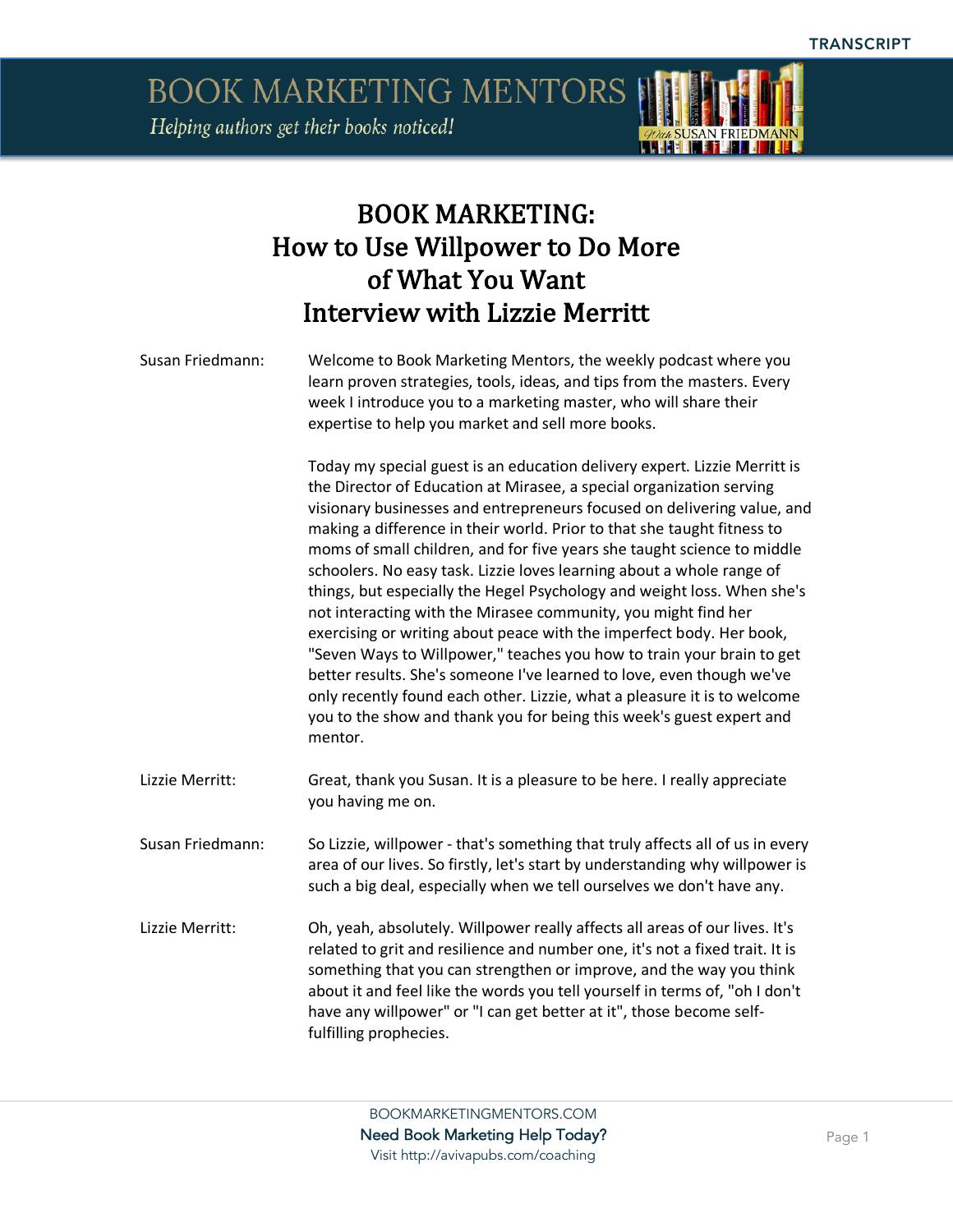*POur SUSAN FRIEDMANN* 

## BOOK MARKETING MENTORS Helping authors get their books noticed!

|                  | Studies have shown that individuals with greater willpower or more grit<br>or resilience are happier in their marriages, they make more money,<br>they live longer, there's actually, I imagine your audience is probably<br>familiar with the famous marshmallow study. I don't know exactly the<br>dates and details, but the gist of it is that researchers had children in the<br>lab and they gave them a marshmallow. They said, "We're going to walk<br>out of the room and you can have the marshmallow now, but if you wait<br>15 minutes and don't eat the marshmallow, then when we come back<br>you can have two." The researchers left the room and some children<br>went ahead and ate the single marshmallow, some children found ways<br>to have willpower and to busy themselves with other things and waited<br>for the two marshmallows. So fast forward several years, and their<br>correlation is that those children who were able to demonstrate<br>willpower and delayed gratification were those who were dramatically<br>more successful in life; in all different categories whether it was health,<br>finance, marriage, so forth. So there you have it. |
|------------------|--------------------------------------------------------------------------------------------------------------------------------------------------------------------------------------------------------------------------------------------------------------------------------------------------------------------------------------------------------------------------------------------------------------------------------------------------------------------------------------------------------------------------------------------------------------------------------------------------------------------------------------------------------------------------------------------------------------------------------------------------------------------------------------------------------------------------------------------------------------------------------------------------------------------------------------------------------------------------------------------------------------------------------------------------------------------------------------------------------------------------------------------------------------------------------------|
| Susan Friedmann: | It's a really big deal. I love that marshmallow example. I know that study<br>and I would have loved to have been a fly on the wall in that room just<br>watching those kids, resisting eating that marshmallow. That's really<br>tough for those four-year-olds to do that.                                                                                                                                                                                                                                                                                                                                                                                                                                                                                                                                                                                                                                                                                                                                                                                                                                                                                                         |
|                  | You call willpower body building for the brain. What can we do to<br>strengthen that willpower, so that we can have it do a better job for us?                                                                                                                                                                                                                                                                                                                                                                                                                                                                                                                                                                                                                                                                                                                                                                                                                                                                                                                                                                                                                                       |
| Lizzie Merritt:  | Sure, well I think that the first part is recognizing that, like I said before<br>that willpower is not a fixed trait. It is something that you can work on<br>and strengthen. Number one; environment is a huge factor. You are<br>more likely to be able to exercise your willpower if you change your<br>environment. So other studies have shown that, let's say there's a jar of<br>candy on the table. If you simply put the lid on the jar, it is much, much<br>easier to resist dipping your hand into the candy jar. Simply because<br>there's a small barrier there. There's a higher activation energy and so<br>that's a higher activation energy is great when you're trying to avoid<br>something. A lower activation energy is more important when you're<br>trying to do something healthy.                                                                                                                                                                                                                                                                                                                                                                          |
|                  | Another example is the Shawn Achor, who wrote "The Happiness"<br>Advantage," he talks about lowering his activation energy, in other<br>words improving his willpower to go exercise by sleeping in his exercise<br>clothes and putting his shoes right by his bed. So that even though it's a<br>small thing, he didn't have to go to his drawer and figure out okay, first<br>of all what am I gonna wear? And secondly, where is it? And third, I've                                                                                                                                                                                                                                                                                                                                                                                                                                                                                                                                                                                                                                                                                                                              |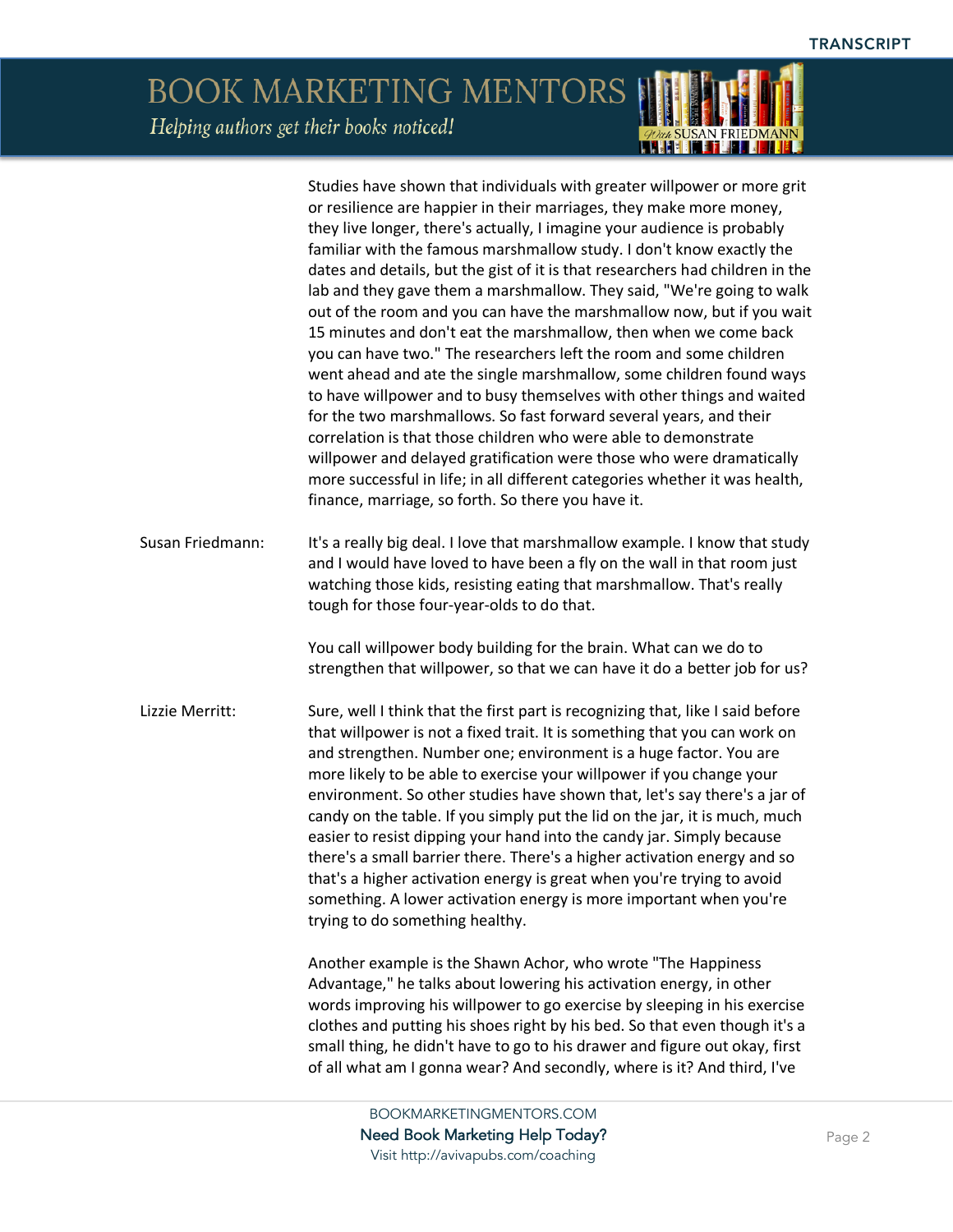**BOOK MARKETING MENTORS** 

Helping authors get their books noticed!



got to actually put it on. Even those are small, little bursts of energy, they're enough sometimes to thwart us from the things we want to do. So if you can lower your activation energy with the things you want to do, it improves your willpower.

Now I imagine, Susan maybe you and I can brainstorm with your audience since they're writers, I bet you there's ways they could lower their activation energy to help them write consistently or do the marketing that they need to do. Perhaps, if necessary, increase the activation energy for those distractions like Facebook and so forth.

Susan Friedmann: Yeah, and what comes to mind as you say that Lizzie, are tiny habits. And as you said with the example that you gave, is that you're taking something and you're breaking it up into very small pieces to make it easier for yourself to actually get to do it. Because sometimes I think we look at tasks and we think, oh, my goodness it's so big, I just don't know where to start with it. What are your thoughts on that?

Lizzie Merritt: Oh, absolutely. What comes to mind when you say that is, I can't remember which author I heard this about, it might be Stephen King, but there's a sort of lore that when they were finished writing each night they would leave an incomplete sentence. So that the next morning the trigger to get started was, all I have to do is finish this sentence. So it's going back to your idea of breaking things down into small pieces. If your job to get started is, "all I have to do to be successful is finish writing this sentence," you're like, "oh, that's not that hard." If I have to write seven pages, like, oof, maybe that's oh, "I gotta prepare for that."

> That might be an example of breaking down a task into what is something really small that in your mind is like, "oh, that's easy. I can do that." Then it kind of builds.

Susan Friedmann: I think you're absolutely right. I think it was Stephen King in his book about writing. That's such a great little trick, or hack for people to do is just to break off and leave something incomplete because I believe the brain needs to have closure on things. So that incompleteness, you automatically want to complete it.

> Let's talk about feelings and I know you have written about this; how feelings affect our thoughts and then how thoughts affect our feelings. Because, I believe that all has to do with willpower.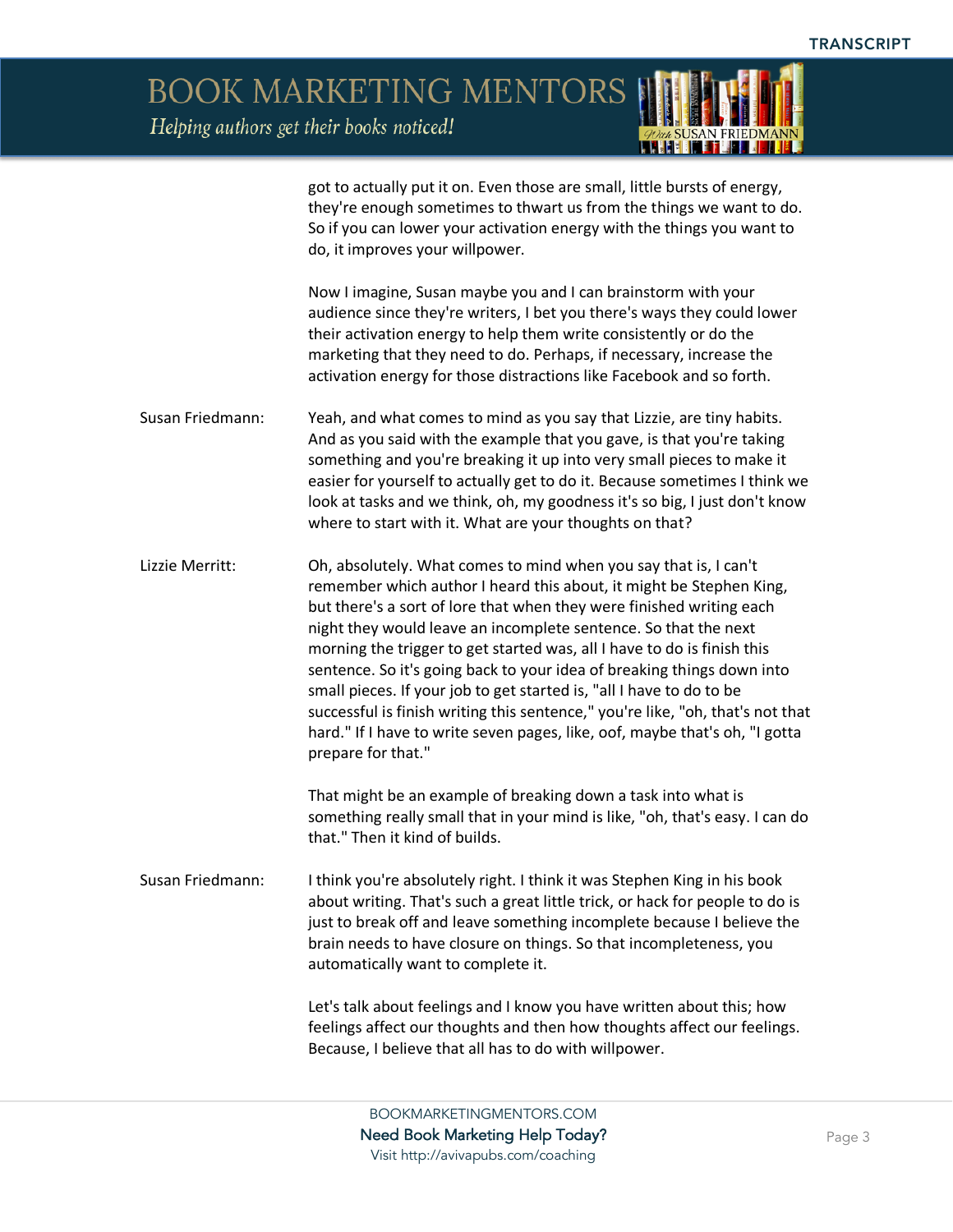# **BOOK MARKETING MENTORS**

Helping authors get their books noticed!

Lizzie Merritt: Absolutely. It's interesting to imagine that the way I feel about a task, or about something could actually impact its outcome. Or perhaps even the way that I think about something could help me be successful, or not. So for example, Kelly McGonigal is the author of two excellent books; "The Willpower Instinct," which much of my book is based on, but also a new book called, "The Upside of Stress." And in her new book "The Upside of Stress," she talks about how of course most of the information and news that we hear about stress is that stress is very harmful, it hurts your heart. You know people who are excessively stressed are more likely to die at a younger age, and so forth. There is science to back that up, but amazingly the way you view stress, the way you think about it, how you feel about it, actually impacts how stress impacts your body. For those people who look at stress as a challenge, or this is helping me grow, or I'm getting stronger as I work through this difficult thing, actually stress really does make them stronger.

It's, again, take a look at her book "The Upside of Stress," to look at the science behind it. But it's really amazing that just the way you view or think about stress literally impacts how it affects your body. I know there are many analogs to all kinds of things within life, for example if you're looking at a chore - we discussed a minute ago, Susan - let's say you told yourself that you've got a goal, you want to write 500 words every day and you get up in the morning and you have your coffee, and you sit down and say, "Okay now I have to write my 500 words." You've just told yourself, "I have to." We all have our inner child that nobody likes to be told what to do, and so whenever you tell yourself, "I have to write 500 words," "I have to eat my vegetables," there is already a subconscious inner-resistance to that. So if you can simply switch your words, going back to your question, change the way you think about it to, "Okay, now I get to write my 500 words. I've had my coffee, now I get to write my 500 words." That shifts the mindset to, "this is an opportunity. This is something I get to do." It really impacts the result that comes out the other side.

Susan Friedmann: And that goes to, I believe people talk about making something that you don't necessarily like to do, but you try and make it a game. Or you make it fun so you actually look forward to it. For example, cleaning my office is not my favorite task. But, if I make it into a game and make it easy for myself, then it isn't such a chore, and I don't look at it as something heavy. I look at it as something light and more joyful to do.

Lizzie Merritt: Exactly.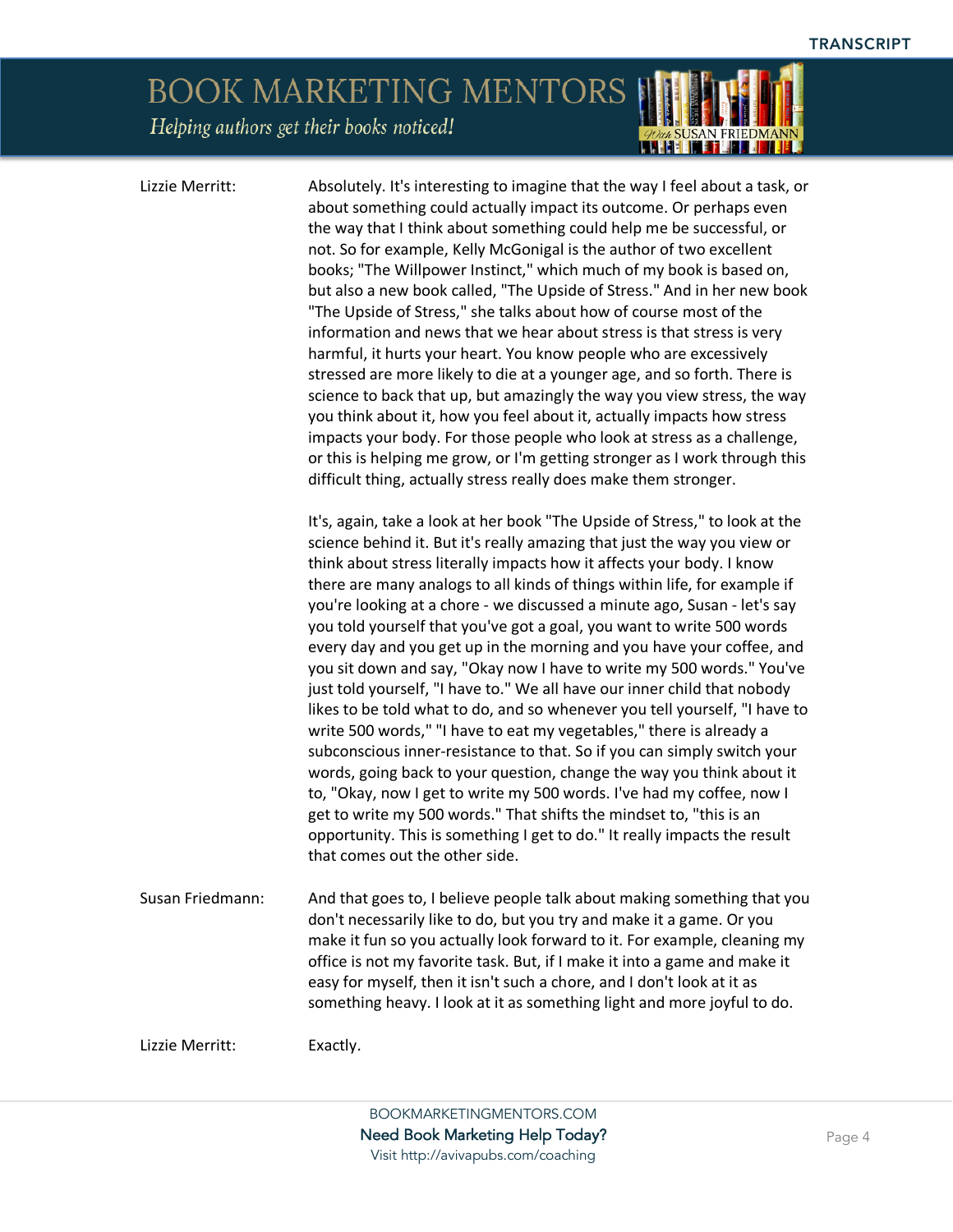*POur SUSAN FRIEDMANN* 

## BOOK MARKETING MENTORS

Helping authors get their books noticed!

| Susan Friedmann: | I know that you've done a lot of work with regards to dieting and weight<br>loss. Talk to us about the willpower of food, for instance. I think that's a<br>big one for everybody; is the willpower of not eating what you think you<br>want, or you think you want to have. Talk to us about that.                                                                                                                                                                                                                                                                                                                                                                                                                                                                                                                                                                                                                                                                                                                                                                                                                                     |
|------------------|-----------------------------------------------------------------------------------------------------------------------------------------------------------------------------------------------------------------------------------------------------------------------------------------------------------------------------------------------------------------------------------------------------------------------------------------------------------------------------------------------------------------------------------------------------------------------------------------------------------------------------------------------------------------------------------------------------------------------------------------------------------------------------------------------------------------------------------------------------------------------------------------------------------------------------------------------------------------------------------------------------------------------------------------------------------------------------------------------------------------------------------------|
| Lizzie Merritt:  | Sure. Wow. Yeah. Well, that very much goes back to what I was just<br>talking about, "I have to," versus, "I get to." So, the concept of the diet<br>in general is pretty flawed because we're telling ourselves, "I can't have<br>what I want." And ultimately, whether it takes a day or a month, the<br>more you tell yourself, "I can't do this thing," the more you want it. So<br>the way you think about your food, or your exercise, or your body really,<br>really makes a difference. There is not perfect formula. It's all a process.<br>As you mentioned, in the beginning that I sometimes write about being<br>at peace with the imperfect body, and also being at peace with the<br>imperfect nutrition regiment. The way that I think about it is, I try to<br>think about, "I get to take care of myself. I get to eat wonderful food<br>that makes me feel great." And if I'm having a stressful day, or I'm<br>craving something sugar related, I will use my willpower to say, "I get to<br>have something healthy and if I'm still hungry 10 minutes later for that<br>sugary thing, then I get to have that to." |
|                  | I also would say, related to willpower, that it is an exhaustible resource<br>so when you're tired and you haven't slept well, or there's a lot going on<br>in life think of it like a gas tank. So, you're already at a half a tank or less,<br>so usually you're at a full tank for willpower first thing in the morning.<br>And, as you or your audience might agree with, by the end of the day<br>your willpower is depleted because you've gone through a number of<br>things that can use up that willpower tank. And lots of things can affect<br>your willpower. It's not just necessarily resisting a sugary food, or<br>forcing yourself to go work out. It can be having a difficult conversation,<br>or those kinds of things.<br>So, the way you think about, "I get to do this," versus, "I have to do                                                                                                                                                                                                                                                                                                                   |
|                  | this," can really impact your success in the long run.                                                                                                                                                                                                                                                                                                                                                                                                                                                                                                                                                                                                                                                                                                                                                                                                                                                                                                                                                                                                                                                                                  |
| Susan Friedmann: | You talk about the word, "why," and that it's such a power word. Can<br>you tell us why it is?                                                                                                                                                                                                                                                                                                                                                                                                                                                                                                                                                                                                                                                                                                                                                                                                                                                                                                                                                                                                                                          |
| Lizzie Merritt:  | Sure. That can apply to a lot of different contexts. So, first of all if you're<br>talking about your why, your reason why - obviously there are many<br>books about this as well, Simon Sinek's "Start With Why." But the why<br>that you are motivated to do anything really matters. And if it's an<br>intrinsic goal, something inner, it's going to fuel that fire and fuel your                                                                                                                                                                                                                                                                                                                                                                                                                                                                                                                                                                                                                                                                                                                                                   |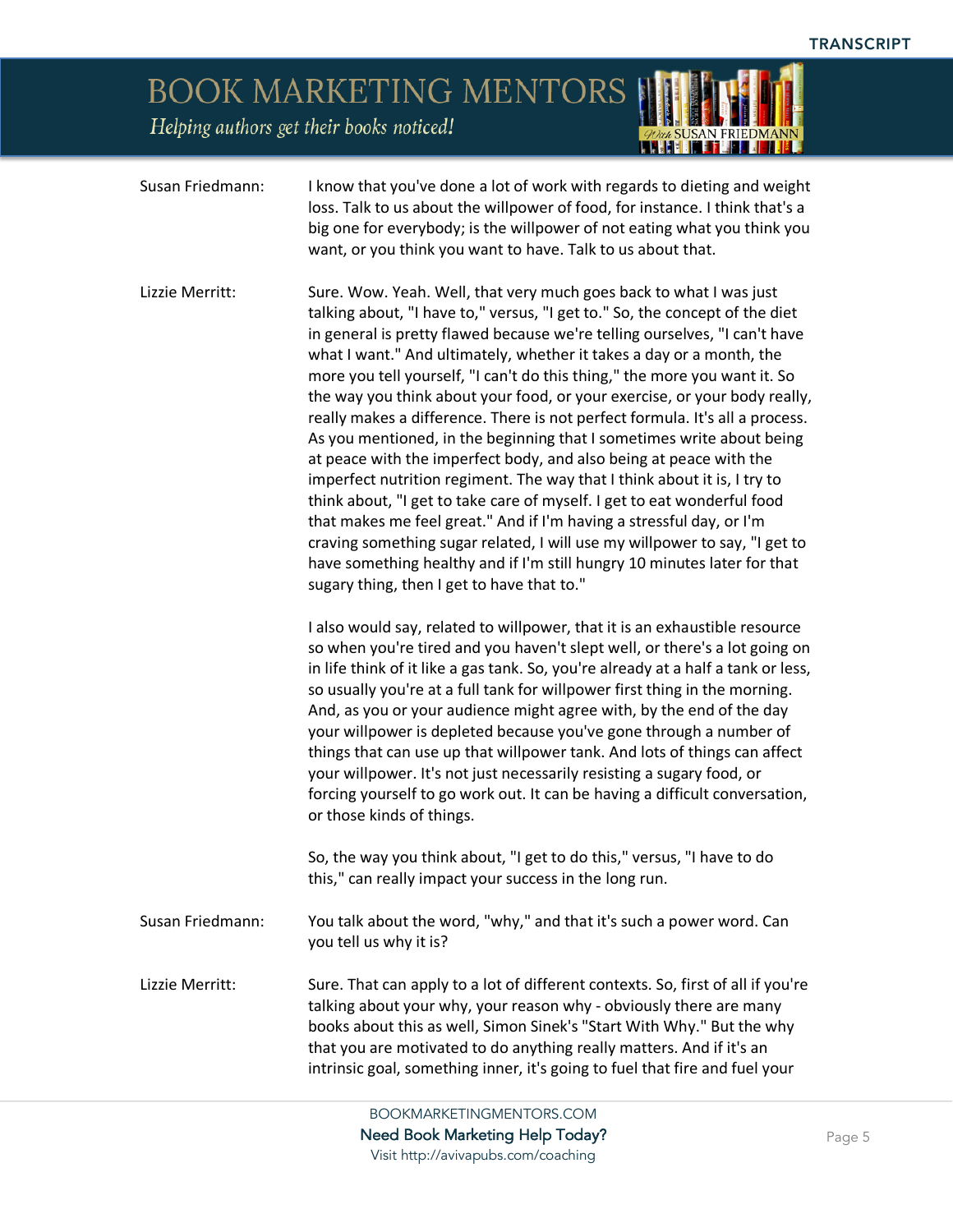*ADrew* **SUSAN FRIEDMANN** 

BOOK MARKETING MENTORS

Helping authors get their books noticed!

|                  | motivation and your willpower more successfully over the long run<br>versus if it's an extrinsic goal. "I simply want the New York Times best<br>seller because I want to be able to put that on my resume," is not going<br>motivate you as much as "I really want to get my message out into the<br>world."                                                                                                                                                                                                                                                                  |
|------------------|--------------------------------------------------------------------------------------------------------------------------------------------------------------------------------------------------------------------------------------------------------------------------------------------------------------------------------------------------------------------------------------------------------------------------------------------------------------------------------------------------------------------------------------------------------------------------------|
| Susan Friedmann: | Yah. I love Simon Sinek's book. That's an excellent book, and I highly<br>recommend it to everyone, "I'll Start With Why." That's brilliant. I never<br>thought about that before I read that book. I've listened to his Ted Talks<br>and he just makes so much sense.                                                                                                                                                                                                                                                                                                         |
| Lizzie Merritt:  | Yah.                                                                                                                                                                                                                                                                                                                                                                                                                                                                                                                                                                           |
| Susan Friedmann: | Yah, it's like "Why do I want to do that?"                                                                                                                                                                                                                                                                                                                                                                                                                                                                                                                                     |
| Lizzie Merritt:  | If you don't mind, I'd like to take that same question and answer it in a<br>really different way.                                                                                                                                                                                                                                                                                                                                                                                                                                                                             |
| Susan Friedmann: | Please, do.                                                                                                                                                                                                                                                                                                                                                                                                                                                                                                                                                                    |
| Lizzie Merritt:  | Sure. So I know that your audience is authors and not only is writing a<br>book important, but also once you've written it then you have to market<br>it so it can actually get into the hands of your readers so they'll hear<br>about it. The way that why comes into marketing is really, really<br>important. And, it's very different from the first answer.                                                                                                                                                                                                              |
|                  | The why you want to be considering when you're thinking about your<br>marketing, "how do I explain my book to my audience so that they'll<br>know they want it." You always want to put yourself in their shoes. So if<br>you are Sally Audience Member, why does she want to read your book?<br>How does it affect her life? What will be impacted in her life by reading<br>your book? So whenever you're thinking about your marketing wording<br>language, your message always start with your audience's why. Why<br>should they read your book? How will it impact them? |
| Susan Friedmann: | I think that's such an important message because we tend to get very<br>involved with ourselves and forget our audience member and really if<br>we focus on them, and as you rightly say, what's their why for wanting<br>to read your book? Why should they have your message? What's it<br>going to do for them? How's it going to help them? That's such a critical<br>piece of that puzzle.                                                                                                                                                                                |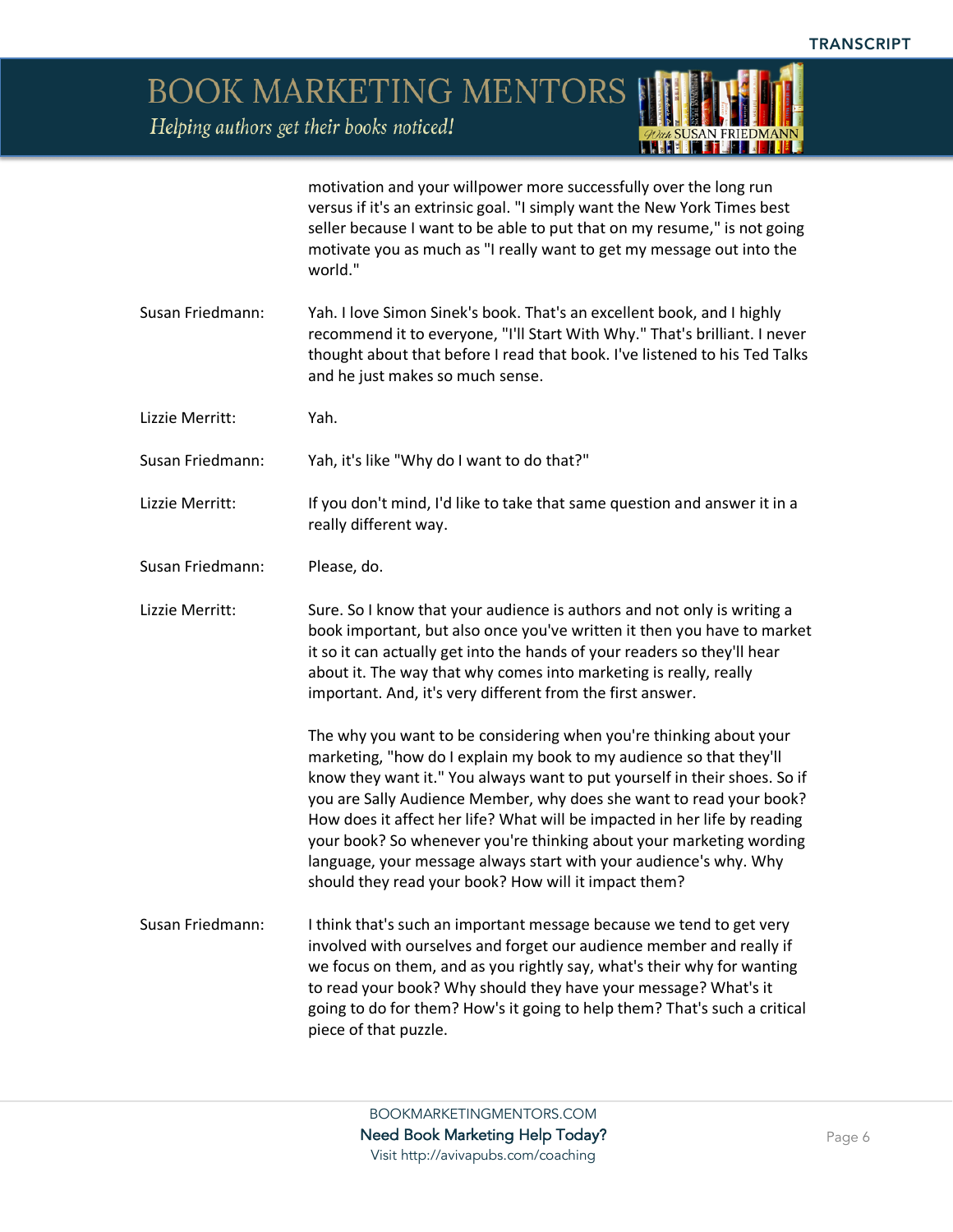*POur SUSAN FRIEDMANN* 

## BOOK MARKETING MENTORS

Helping authors get their books noticed!

| Lizzie Merritt:  | Absolutely. And, as an author it's difficult sometimes to see the forest<br>through the trees and a little hack, or a trick to help you get out of your<br>own mind and into the mind of your audience, is to enlist the help of a<br>friend who could be a likely fit for your ideal audience member and say,<br>"Hey, can you help me think about this from your point of view? Here's<br>my book. Here's what I think it could do for you. Could you tell me, why<br>would you want to read it?" That can help you with your marketing<br>message.                                                                                                                                                                                                                                                                                                  |
|------------------|--------------------------------------------------------------------------------------------------------------------------------------------------------------------------------------------------------------------------------------------------------------------------------------------------------------------------------------------------------------------------------------------------------------------------------------------------------------------------------------------------------------------------------------------------------------------------------------------------------------------------------------------------------------------------------------------------------------------------------------------------------------------------------------------------------------------------------------------------------|
| Susan Friedmann: | That's really important. I hope our listeners heard you on that one.<br>Replay that part, people.                                                                                                                                                                                                                                                                                                                                                                                                                                                                                                                                                                                                                                                                                                                                                      |
|                  | I know that our listeners love learning about mistakes. I know we've<br>mentioned a few, especially when it comes to the wordsmithing. What<br>are some other mistakes that you can think of that you could share with<br>us?                                                                                                                                                                                                                                                                                                                                                                                                                                                                                                                                                                                                                          |
| Lizzie Merritt:  | Sure. So if we're going to stick with the idea of a theme rather of<br>marketing, one mistake is to begin any message with "Dear friend, I'm<br>writing a book about 'such and such' and this is what I've been doing<br>lately." Really, anything about you. It's okay to get into what your<br>project is, and what you've been working on in the message, but that<br>first sentence needs to be why is this interesting to the reader? So, let's<br>say for example you wrote a book about willpower and you're writing<br>out an email list of people who might be good candidates to buy your<br>book, so I could say, "Dear Susan, do you ever struggle with willpower?<br>Do you ever feel like it's difficult to avoid chocolate at 5 o'clock in the<br>afternoon? Well, let me tell you about this book I've been writing." And<br>so forth. |
| Susan Friedmann: | That's a wonderful approach, because you're right it's always looking at<br>taking the I's out of everything that you say in your marketing message<br>because we tend to be very, "I did this" and "I did that" and "This is<br>what I have to offer you," rather than as you say, coming from what the<br>issues are; the challenges and that you have the solution for their<br>challenges.                                                                                                                                                                                                                                                                                                                                                                                                                                                         |
| Lizzie Merritt:  | Yes. This might be a little off topic, but something that I learned as the<br>Director of Education at Mirasee is that if you ever got any collateral<br>assets that are related to your book - so you've got your book, but<br>perhaps you have an online course as well, or perhaps you have an<br>online newsletter that you would love for somebody to give you their<br>email list [inaudible 00:17:42], as you know on Amazon Kindle, many                                                                                                                                                                                                                                                                                                                                                                                                       |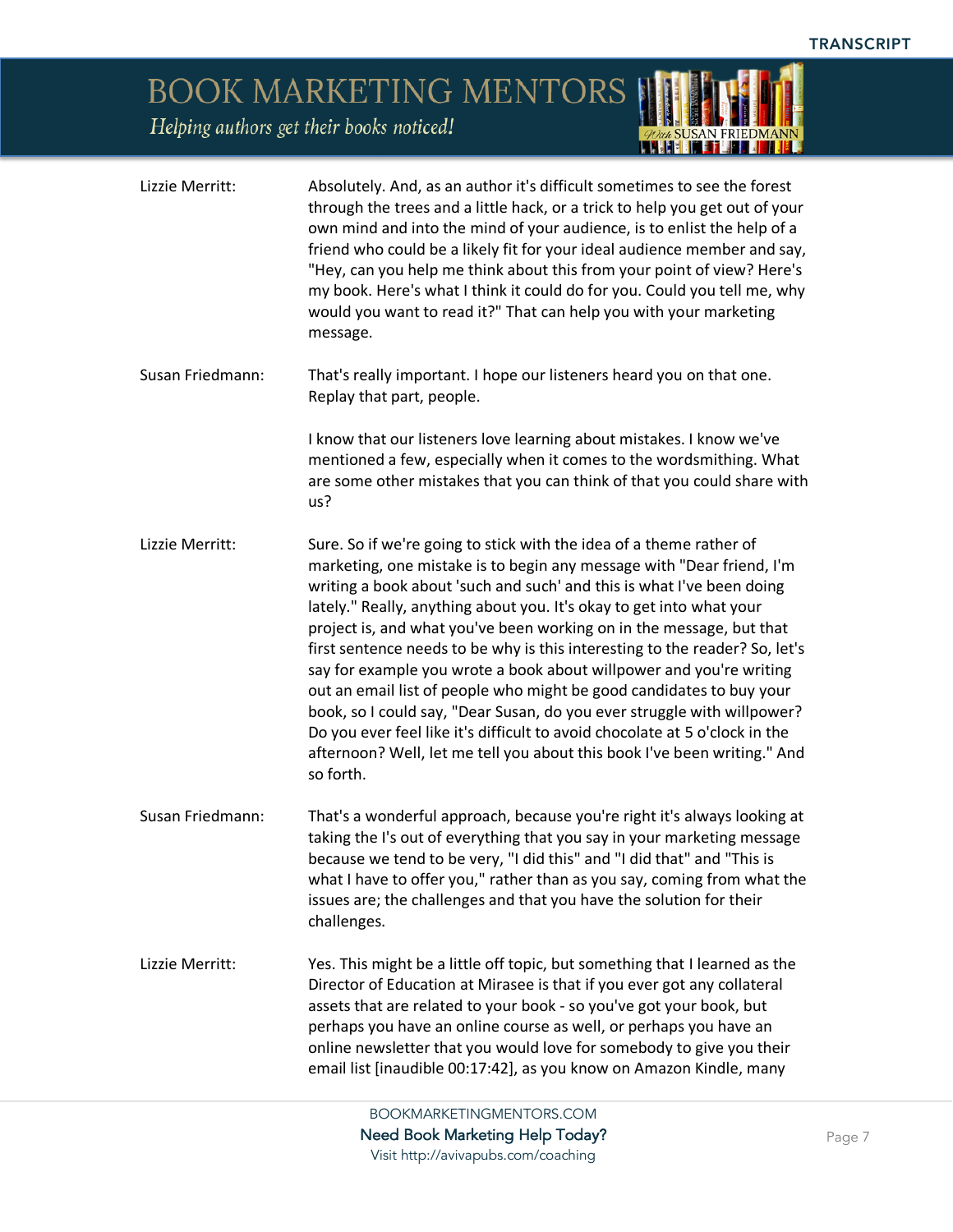### **BOOK MARKETING MENTORS** Helping authors get their books noticed!

Kindle books have a take a peek inside, and so somebody who was browsing through Amazon who is not on your email list, perhaps has not even heard of you but they're interested and "Oh, that looks interesting, I'll take a peek inside." You see the cover page, and perhaps the first chapter or something like that. A trick is between the cover page and the beginning of the content, is a short marketing message. You say, "You want to learn more? Here is a little bit more about," whatever the piece is whether it's the online course or your online newsletter to get them to sign up for your email list and include a URL link to a landing page where they can sign up for more information about your course, sign up for your online newsletter and that link, by the way, should not go to your homepage. It should only go to your landing page, where the only thing they can do from that page is enter their email address and say, "Yes, sign me up." But, that way someone who is just browsing through Amazon can learn more about you and get your email list without ever having bought your book. And, that way now you've got additional asset with your email list and you can continue to email them and market to them in the future. Susan Friedmann: Yes, because I think one of the toughest things is and normally you don't know who buys your book from Amazon. So using that hack and getting them to at least sign up for something that they may want, maybe a checklist or tips, hacks or anything like that, then absolutely, that's a great way to do it. So Lizzie, you talked about Mirasee. Give our listeners a little bit more information about what they do and how they can get hold of you. Take it away. Lizzie Merritt: Sure. So Mirasee we are online educators. We help entrepreneurs get their businesses up and running in many different ways. As I mentioned, I'm the Director of Education so I primarily help our students who are in the course loaders laboratory, so that helps people build an online course. We also do a lot of other things. We have the Business Ignition Boot Camp, which is completely free, and teaches entrepreneurs about the fundamentals of business. Basically we're trying to reimagine business and business education so that everything you wish you learned in business school but never were taught. So we're trying to revolutionize the business education world. If folks want to get in touch with me, my email address is Lizzie@mirasee.com. Susan Friedmann: Fabulous. Folks, really check out the programs. I've done several of them. I love their programs. They're very different to anything else out